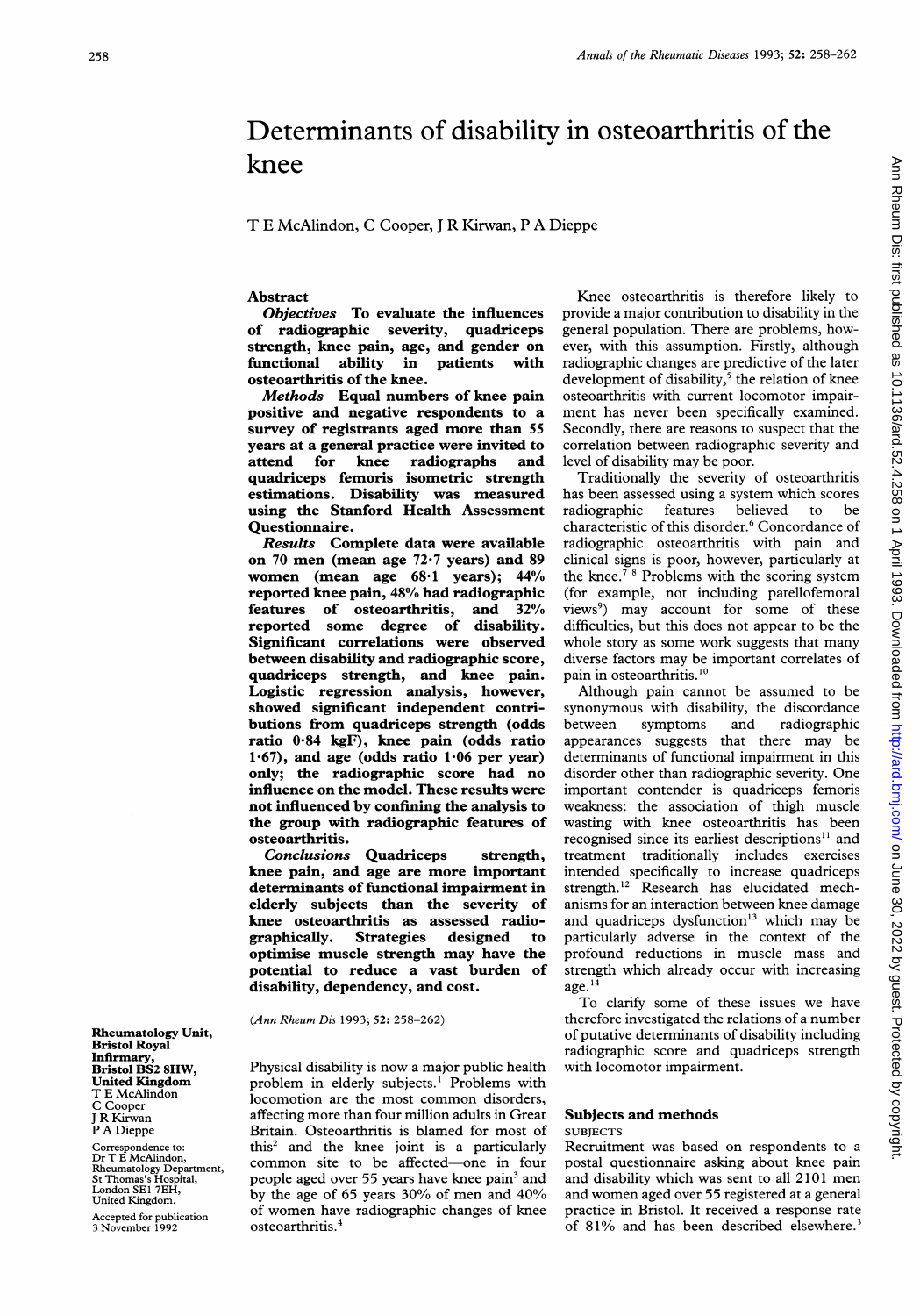Respondents with knee pain and an equal number of controls were contacted in random order by telephone and invited to participate in the study. Cases and controls were matched by gender and were born within 12 months of each other.

## KNEE PAIN

The question about knee pain was taken verbatim from the Health and Nutrition Examination Survey<sup>15</sup> which asks: (*a*) have you ever had pain in or around a knee on most days for at least a month? (b) if so, have you had any knee pain during the last year?

An affirmative response to the two parts of the question was required for a subject to be designated 'knee pain positive'. For the purposes of analysis a score was derived from this in which  $0=$ no pain,  $1=$ pain in one knee, and 2=pain in two knees.

## DISABILITY

The measure of disability used in this analysis was the total score provided by the Stanford Health Assessment Questionnaire modified for use in this country.<sup>16</sup> Three parts of the questionnaire (sections 2, 4, and 8) are related to lower limb function and were taken together as a 'lower limb score' (range  $0-9$ ) for the analysis.

# ASSESSMENT OF QUADRICEPS FUNCTION

Quadriceps femoris isometric strength was measured using a system based on the established method of Edwards et  $al$ ,<sup>17</sup> which has been shown to be reliable and reproducible.'8 '9 In our study we used <sup>a</sup> converted couch rather than a chair. The subject lay supine with the knee flexed at  $90^{\circ}$ over the end of the couch. A foot harness was attached via an inextensible wire to an electronic strain gauge (UF2 45 kg strain gauge transducer, Pioden Controls Ltd, Canterbury, United Kingdom) which relayed a signal to a BBC computer. This voluntary effort was displayed as a force  $v$  time graph and a cursor provided <sup>a</sup> measurement of maximum voluntary contraction, defined as the maximum force sustained for at least one second. The best of three recordings was taken, and if there was a large discrepancy between the last two readings, a fourth measurement was obtained. The mean of the right and left maximum voluntary contractions was used for analysis.

#### RADIOGRAPHY

Weightbearing anteroposterior knee radiographs and recumbent laterals at 30° of flexion were performed using a standardised technique.

To reflect the variability in compartmental predilection and the bilaterality of knee osteoarthritis, and to optimise reproducibility, a scoring system based on the central three features of the Kellgren and Lawrence scale was used.<sup>6</sup> Joint space narrowing  $(0-2)$ , osteophytosis  $(0-2)$ , and sclerosis  $(0-1)$  were scored in the medial, lateral, and patellofemoral compartments of each knee. This provided <sup>a</sup> maximum score of <sup>5</sup> for each compartment, and the scores from each of the six compartments were summated to provide an overall value for each subject ranging from 0 to 30.

To assess the repeatability of this system we selected 100 knee radiographs representing the spectrum of disease severity from normal to severe. These were then scored twice in a blinded fashion by a single trained observer (TEM). Repeatability was assessed using the  $\kappa$ statistic.

## STATISTICAL METHODS

The distributions of age, knee pain, disability, and radiographic knee osteoarthritis in the study subsamples were analysed using a  $\chi^2$  test. The relations between variables were investigated first using simple linear regression for continuous variables (age and quadriceps strength) and Spearman rank correlation for discontinuous measures. The relations of quadriceps strength and radiographic score were also investigated using a proportionate analysis based on a  $\chi^2$  test, or analysis of variance as described by Gardner and Altman.20 The determinants of disability were then explored using a logistic regression model.

# Results

#### **SUBJECTS**

Complete data were obtained on the first 159 from <sup>a</sup> total of 513 subjects who attended (table 1). These 159 subjects were younger (mean age  $70.2$  years v  $72.4$ ; p<0.05) and less disabled  $(\chi^2=11.2)$ ; one degree of freedom;  $p<0.05$ ) than the remainder. The response rate to the telephone invitation was about 80%, though this remains necessarily an estimate because a number were unobtainable and clear

## Table <sup>1</sup> Clinical data for 159 subjects responding to questionnaire

|                                                             | Men                            |                                | Women                          |                                |
|-------------------------------------------------------------|--------------------------------|--------------------------------|--------------------------------|--------------------------------|
|                                                             | Knee pain negative<br>$(n=36)$ | Knee pain positive<br>$(n=34)$ | Knee pain negative<br>$(n=53)$ | Knee pain positive<br>$(n=36)$ |
| Mean (SD) age (years)                                       | 72.6(7.5)                      | 71.8(4.7)                      | 70.8(9.1)                      | 65.4(7.5)                      |
| Mean (SD) quadriceps maximum<br>voluntary contraction (kgF) | 27.8(9.3)                      | 25.8(11.5)                     | 16.7(5.7)                      | 15.0(5.8)                      |
| Subjects with osteoarthritis (%)                            | 13.9                           | $82 - 4$                       | 33.0                           | 69.4                           |
| Median radiographic score                                   | 0                              |                                |                                |                                |
| Disabled subjects* (%)                                      | 38.9                           | 44.1                           | $15 - 1$                       | 38.9                           |

\*Lower limb Health Assessment Questionnaire score greater than 0.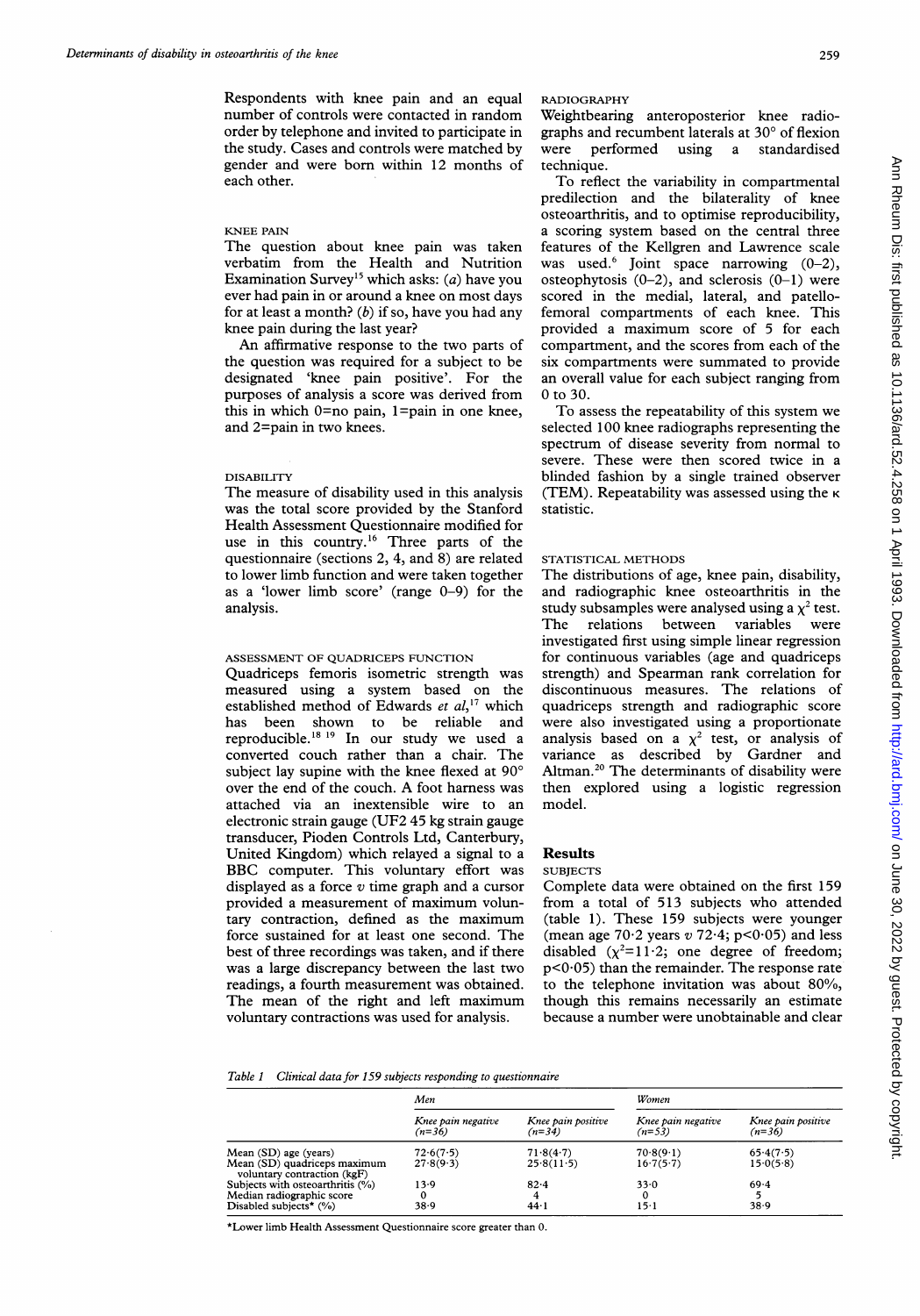Table 2 Pearson's correlation coefficients for age, quadriceps strength (maximum voluntary contraction), radiographic osteoarthritis severity score, knee pain score, and disability score (lower limb sections of the Stanford Health Assessment Questionnaire)



Figure 1 Mean quadriceps isometric strength corrected for age at three levels of disability (lines indicate 95% confidence limits).



Figure 2 Percentage of reported disability (lower limb Health Assessment Questionnaire score greater than 0) in subjects with increasing increments of quadriceps strength (lines indicate 95% confidence limits).



Figure 3 Percentage of subjects reporting disability (lower limb Health Assessment Questionnaire score greater than 0) with increasing severity of radiographic knee osteoarthritis (lines indicate 95% confidence intervals).

records of the large number of calls made were difficult to keep. The data suggest, however, that there was a bias in favour of younger and fitter subjects attending.

## **CORRELATIONS**

Table 2 gives the correlation matrix between the variables in the subjects tested. For all variables higher correlations were provided by linear regression analysis than by rank correlation. Quadriceps strength was more closely correlated with age in women than men but other correlations did not relate to gender.

# QUADRICEPS STRENGTH AND DISABILITY

T<br>
A clear inverse relation between disability and quadriceps strength remained after adjustment for age using the coefficient derived from linear nen regression of mean quadriceps maximum Women voluntary contraction against age in subjects with normal knees (fig 1). Subjects with a measured quadriceps strength of less than 10  $1-4$  > 4 kgF were more likely to report disability, but differences between higher increments of quadriceps strength were not significant, suggesting a threshold effect (fig 2).

## RADIOGRAPHIC SCORE AND DISABILITY

The  $\kappa$  statistic for radiographic repeatability derived from the score compressed into a three point scale was 0.57. Figure 3 shows radiographic changes of knee osteoarthritis in relation to levels of disability. The frequency of reported disability (lower limb Health Assessment Questionnaire score greater than 0) among subjects with radiographic scores of  $\geq 15$  was significantly higher than normal subjects ( $p < 0.05$ ), but differences were not apparent below this score, again suggesting a threshold effect.

## REGRESSION MODELS

Logistic regression was undertaken because of the non-normal distribution of the Health Assessment Questionnaire score, and because of a possibility that linear regression might favour a continuous dependent variable such as quadriceps strength in favour of a discontinuous measure such as radiographic score. Despite this, when added to the model as four categories, radiographic score did not show any significant effect  $(p>0.1)$ . Presenting quadriceps strength as a continuous variable or as two categories made little difference to these results, nor did confining the analysis to those with radiographic changes (score greater than 0). Table 3 gives the odds ratios (odds ratio=probability/1-probability) and their  $95\%$ confidence limits.

## Discussion

The central conclusion of this study is that, of the variables studied, three exert important independent effects on fumctional ability in the age group investigated: quadriceps weakness,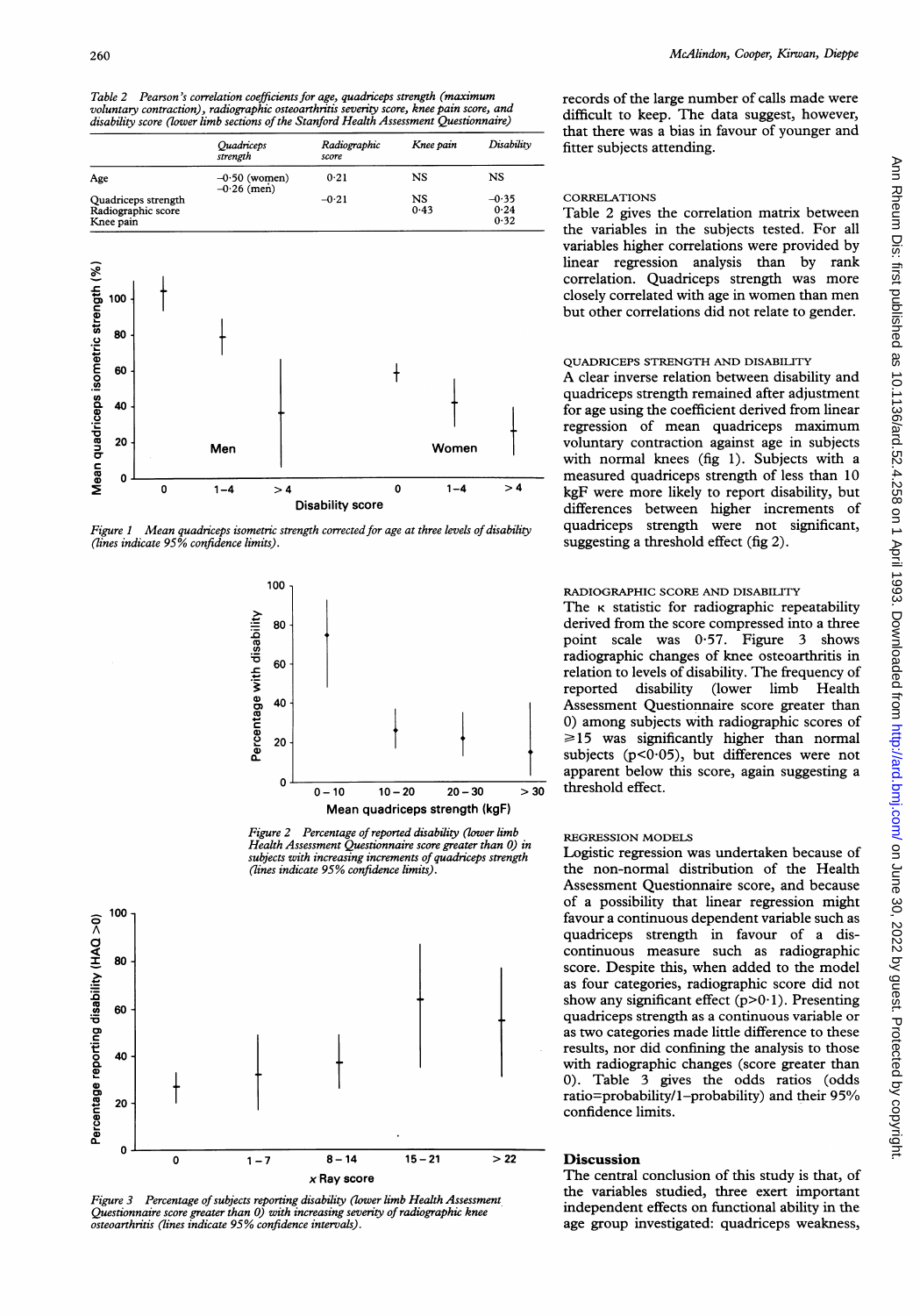Table 3 Logistic regression analysis of quadriceps strength (as continuous variable), knee pain, sex, age, and radiographic score as explainants of variation in lower limb Health Assessment Questionnaire score in the whole study group and confined to those with radiographic osteoarthritis of the knee

|                                  | Whole group $(n=159)$ |                        | Subgroup with osteoarthritis $(n=98)$ |                      |
|----------------------------------|-----------------------|------------------------|---------------------------------------|----------------------|
|                                  | Odds ratio            | 95% confidence limit   | Odds ratio                            | 95% confidence limit |
| Quadriceps strength<br>Knee pain | $0.84$ (per kgF)      | $0.77$ to $0.91$       | 0.84                                  | $0.77$ to $0.92$     |
| One knee                         | $1.67$ (v no pain)    | $1.8$ to $15.4$        | 3.41                                  | $0.84$ to $13.71$    |
| Two knees                        | $1.48$ (v no pain)    | $1.5$ to $12.4$        | 1.72                                  | 0.47 to 6.48         |
| Age                              | $1.06$ (per year)     | $1.0 \text{ to } 1.12$ | 1.04                                  | $0.97$ to $1.11$     |
| Gender                           | $0.38$ (men v women)  | $0.13$ to $1.12$       | 0.43                                  | $0.11$ to $1.61$     |

the presence of knee pain, and increasing age. Of these, quadriceps weakness appears to be the most important, whereas radiographic score itself makes no significant independent contribution to disability.

The odds ratios give some idea of the magnitude of the impact of these variables in terms of reported disability. For example, the risk of disability decreases by 0-88 with each <sup>1</sup> kgF increment in quadriceps strength. Therefore a subject with a mean quadriceps strength of 20 kgF compared with another with 30 kgF will therefore have an increased risk of disability of  $(1/0.84)^{10}$ =5.7. Knee pain confers a risk of approximately 1-5 compared with no pain, and an increment of 20 years of age (within the older than 55 years age group) confers a risk of disability of about  $1.8$ .

Further insight into the interplay between quadriceps function and locomotor impairment is provided by the threefold increase in frequency of reported disability in subjects with quadriceps strength less than 10 kgF. This finding suggests some form of threshold effect, and is in keeping with the concept of a critical strength below which certain activities of daily life become impossible, as suggested by Young. $13$ 

Interaction may also exist between muscle strength as measured by a voluntary contraction and psychological factors. Summers et al showed an association between psychometric variables and perceived levels of pain and disability.10 It is possible that similar factors might influence maximum effort during strength testing which could enhance a correlation between weakness and self reported disability.

The absence of any detectable independent effect of radiographic osteoarthritis on functional ability supports the original hypothesis, but is, perhaps, surprising. One possible explanation relates to the lack of validity of the radiographic scoring system. Early research using the Kellgren and Lawrence radiographic osteoarthritis score showed relatively poor reproducibility,<sup>21</sup> but in later studies its performance has been improved by assigning strict verbal criteria to each grade based on the original radiographic features.<sup>22</sup> For this reason, and to reflect the heterogeneity of knee osteoarthritis in terms of compartmental involvement and bilaterality, each of the six compartments were scored independently for joint space narrowing, osteophytosis, and sclerosis. These scores were then summated to provide an overall grade for each subject which

proved adequately repeatable in this study. It is possible that this methodology provided a non-representative reflection of severity, though this seems unlikely in the context of current concepts of osteoarthritis. Alternatively, the problem may relate to the scored radiographic features as indicators of the osteoarthritic process itself. Osteoarthritis is a disease defined by a constellation of disease defined by a constellation histological features, but in epidemiological surveys the radiographic score has provided the diagnostic gold standard.<sup>4-7 15</sup> <sup>22</sup> The relation between radiographic changes of knee osteoarthritis and symptoms is known to be poor<sup>7 22</sup> and certain features which contribute<br>to the radiographic diagnosis such as to the radiographic diagnosis such osteophytosis may relate more to ageing than any disease.23 Some recent work has also shown that the predictive value of joint space narrowing for cartilage loss is suboptimal in individuals, though the degree of correlation is at a level acceptable for epidemiological study.24 In our analysis, similar results were generated by the use of a joint space narrowing, osteophyte, or sclerosis score, suggesting little difference in validity between them.

The most plausible explanation for the findings of the regression model is that pain and muscle weakness are the mechanisms through which osteoarthritis exerts an influence on functional ability, and the correlations of radiographic score with knee pain and quadriceps strength agree with this. Alternative hypotheses are that radiographic features reflect outcome and tell us little about the disease process, or, more provocatively, that the radiopathological changes believed to constitute osteoarthritis do not represent a disease entity and are not a cause of disability.

Finally, disability is a concept, measurement of which has philosophical was well as practical problems. Interest in this field over the last decade has generated validated functional assessment instruments such as the Health Assessment Questionnaire, without which a study such as this would not have been possible. The Health Assessment Questionnaire itself has been extensively validated in subjects with rheumatic diseases and correlations between reported and observed performance range from 0 47 to 0-88 for individual questions with higher values obtained for aggregated scores.<sup>25</sup> <sup>26</sup> Work using this instrument showing greater levels of disability in women has raised <sup>a</sup> question about liability to female bias<sup>27</sup> and it is therefore interesting that, though the community survey